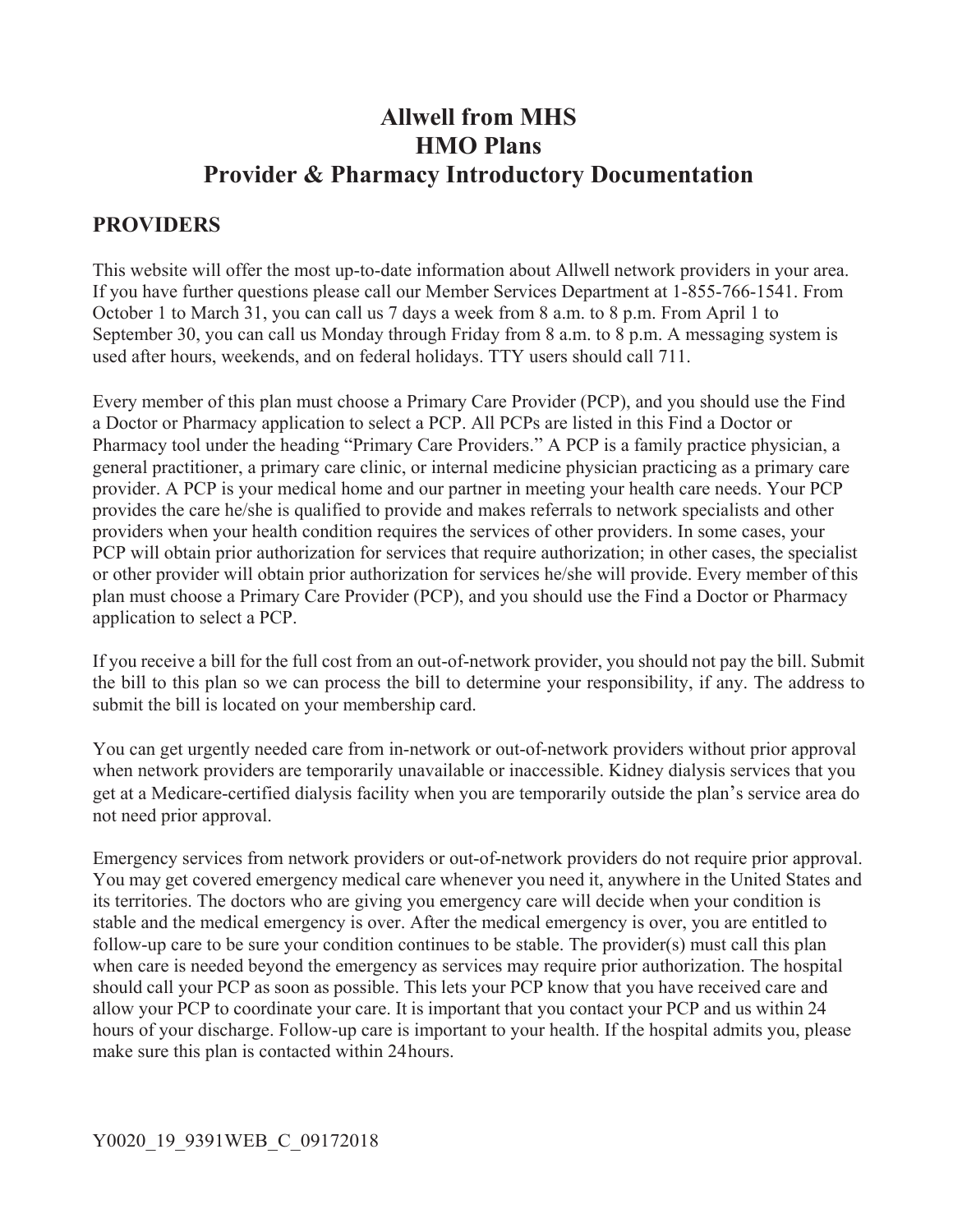#### **What is the service area for Allwell from MHS?**

The counties in our service area are listed below.

**Allwell Medicare:** Allen, Boone, Delaware, Elkhart, Hamilton, Hancock, Hendricks, Howard, Johnson, La Porte, Lake, Madison, Marion, Porter, Posey, Shelby, St. Joseph, Tippecanoe, Tipton, Vanderburgh, Warrick, Wells and Whitley

**Allwell Medicare Boost:** Allen, Boone, Delaware, Elkhart, Hamilton, Hancock, Hendricks, Howard, Johnson, La Porte, Lake, Madison, Marion, Porter, Posey, Shelby, St. Joseph, Tippecanoe, Tipton, Vanderburgh, Warrick, Wells and Whitley

**Allwell Medicare Complement:** Adams, Allen, Bartholomew, Benton, Blackford, Boone, Brown, Carroll, Cass, Clark, Clay, Clinton, Crawford, Daviess, De Kalb, Dearborn, Decatur, Delaware, Dubois, Elkhart, Fayette, Floyd, Fountain, Franklin, Fulton, Gibson, Grant, Greene, Hamilton, Hancock, Harrison, Hendricks, Henry, Howard, Huntington, Jackson, Jasper, Jay, Jefferson, Jennings, Johnson, Knox, Kosciusko, La Porte, LaGrange, Lake, Lawrence, Madison, Marion, Marshall, Martin, Miami, Monroe, Montgomery, Morgan, Newton, Noble, Ohio, Orange, Owen, Parke, Perry, Pike, Porter, Posey, Pulaski, Putnam, Randolph, Ripley, Rush, Scott, Shelby, Spencer, St. Joseph, Starke, Steuben, Sullivan, Switzerland, Tippecanoe, Tipton, Union, Vanderburgh, Wabash, Warren, Warrick, Washington, Wayne, Wells, White and Whitley

#### **How do you find Allwell from MHS providers in your area?**

The Find a Doctor or Pharmacy application is organized by provider type, county, and city. Look for the type of provider first (for example, PCP, cardiologist, etc.), then look for your county and city to find a provider close to your home.

If you have questions about Allwell or require assistance in selecting a PCP, please call our Member Services Department at 1-855-766-1541. From October 1 to March 31, you can call us 7 days a week from 8 a.m. to 8 p.m. From April 1 to September 30, you can call us Monday through Friday from 8 a.m. to 8 p.m. A messaging system is used after hours, weekends, and on federal holidays. TTY users should call 711.

## **PHARMACY**

To get a complete description of your prescription coverage, including how to fill your prescriptions, please review the *Evidence of Coverage* and Allwell's formulary.

We call the pharmacies on this list our "network pharmacies" because we have made arrangements with them to provide prescription drugs to Plan members. In most cases, your prescriptions are covered under Allwell only if they are filled at a network pharmacy or through our mail order pharmacy service. Once you go to one pharmacy, you are not required to continue going to the same pharmacy to fill your prescription but can switch to any other of our network pharmacies. We will fill prescriptions at nonnetwork pharmacies under certain circumstances as described in our *Evidence of Coverage*.

The website will offer the most up-to-date list of pharmacies. You may also call Member Services for updated Pharmacy information.